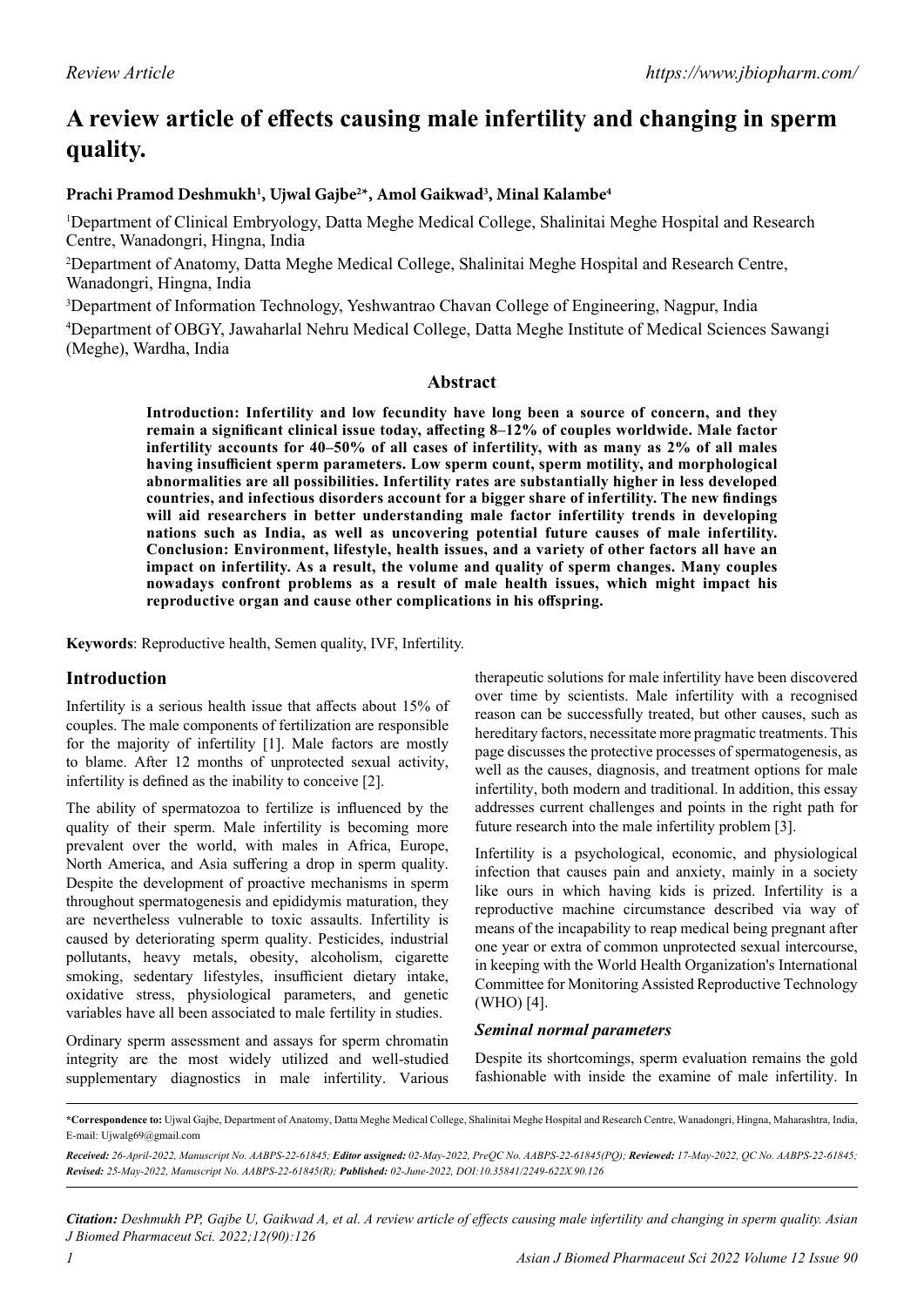order to examine the descriptive capabilities of the ejaculate, it has to be carried out to a always excessive fashionable. This take a look at is useful with inside the early evaluation of an infertile male; however it isn't always a fertility take a look at. It does not say something approximately a spermatozoon's ability to finish the maturation levels that result in fertilization.

Despite the reality that the consequences seem to correspond with "fertility," the take a look at isn't always an immediate degree of fertility. The WHO has modified the decrease reference stages for semen analyses: the fifth percentile turned into observed in a pattern of over 1900 guys whose spouses had a time-to-being pregnant of much less than 12 months (decrease reference limits and ninety five percentage selfassurance durations in parentheses).

**Quantity:** 1.5 ml (95% confidence in parentheses)

**Sperm concentration:** 15 million spermatozoa / ml

**Total sperm number:** 39 million spermatozoa per ejaculate (95% CI: 33–46)

**Morphology:** 4% normal forms (95% CI: 3–4), using "strict" Tyger berg method

**Vitality:** 58% live (95% CI: 55–63)

**Progressive motility:** 32% (95% CI: 31–34)

**Total (Progressive + No progressive Motility):** 40% (95% CI: 38–42) [5].

Environmental, occupational, and changeable life-style elements can also additionally all make a contribution to male fertility decline. Cigarette smoking, alcohol usage, unlawful drug use, obesity, mental stress, superior paternal age, meals composition, and espresso use are all related to male infertility. Testicular warmness stress, full of life bicycle exercise, a loss of sleep, and publicity to electromagnetic radiation from cell telephones are many of the different concerns [6].

#### *Infertility in men: An important factor*

Male infertility is described as a man's lack of ability to conceive a baby from a fertile female. Infertility due via way of means of the "male factor" is characterized as an alternate in sperm concentration, motility, or morphology in as a minimum one pattern of sperm analyses accumulated 1 and four weeks apart [7]. Male factor infertility is defined as sperm parameters that do not meet WHO standards [8].

Oligospermia (low sperm concentration), asthenospermia (terrible sperm motility), and aberrant sperm morphology (peculiar sperm morphology) are the maximum not un usual place sperm abnormalities (teratospermia). Sperm extent and different seminal markers of epididymal, prostatic, and seminal vesicle interest are much less carefully linked to infertility [9].

## *Spermiogenesis*

Significant morphological, physiological, and biochemical changes occur during Spermiogenesis. These changes include nuclear condensation, nucleus morphology, acrosome development, cytoplasm removal, flagellum growth, and mitochondrial organization into the sperm middle component. The nucleus has decondensed chromatin during the start of Spermiogenesis, and active transcription is suspected. The nucleus, on the other hand, replaces lysine and histidine-rich histones with a sequence of basic proteins throughout the later stages of spermiogenesis.

Transitional proteins are produced initially, followed by arginine and cysteine-rich basic protamine. The spermatid shrinks to a microscopic size. During spermiogenesis, the transition proteins orchestrate a series of interactions that result in the replacement of nuclear histones with protamine's and nuclear condensation. The two types of transition proteins are TP1 and TP2 [10].

As a result of this arrangement (which begins at the nucleus's anterior end and advances toward the tail), nuclear DNA in mammalian sperm becomes 6-fold more condensed than DNA in somatic cells. As a result, sperm nuclear DNA is the most densely packed eukaryotic DNA ever discovered [11].

#### **Treatments**

The most extensively used and well-studied supplemental diagnostics in male infertility are sperm analysis and sperm chromatin integrity assays. The analysis of sperm DNA reveals that a significant fraction of spermatozoa are faulty [12].

NA is more likely to affect infertile males than fertile guys. Artificial insemination may be indicated if the sperm count is less than 40 million. If your sperm count is less than 20 million, you should consider the following treatments:

#### *Assisted reproductive technology*

*In vitro* fertilization (IVF) may be completed if the sperm depend is much less than 20 million however the motility is sufficient. In 1978, while *in vitro* fertilization (IVF) has become available, it marked a huge shift with inside the awareness of reproductive medicine. After the preliminary reviews of powerful surgical sperm retrieval, matters started to shift. The process of fertilizing eggs and sperm outdoor of the frame in a laboratory putting is referred to as *in vitro* fertilization.

The embryos are implanted with inside the uterus after they have developed. Collecting ova, amassing sperm, tracking and stimulating the improvement of healthful ovum/ova with inside the ovaries, fusion of nurtured ova and preferred sperms with inside the laboratory with the aid of using imparting the best surroundings for fertilization and early embryo growth, and sooner or later shifting the embryos into the uterus are the five fundamental steps in the IVF and embryo transfer process [13].

To begin, fertility medicines are used to slow ovarian maturation and enhance the likelihood of multiple eggs being collected during the menstrual cycle, a process known as ovulation induction. Because some eggs will not mature or fertilize after retrieval, a large number of ova are sought. Ultrasound, as well as the study of urine or blood test samples to establish hormone levels, is used to track ovarian growth.

*Citation: Deshmukh PP, Gajbe U, Gaikwad A, et al. A review article of effects causing male infertility and changing in sperm quality. Asian J Biomed Pharmaceut Sci. 2022;12(90):126*